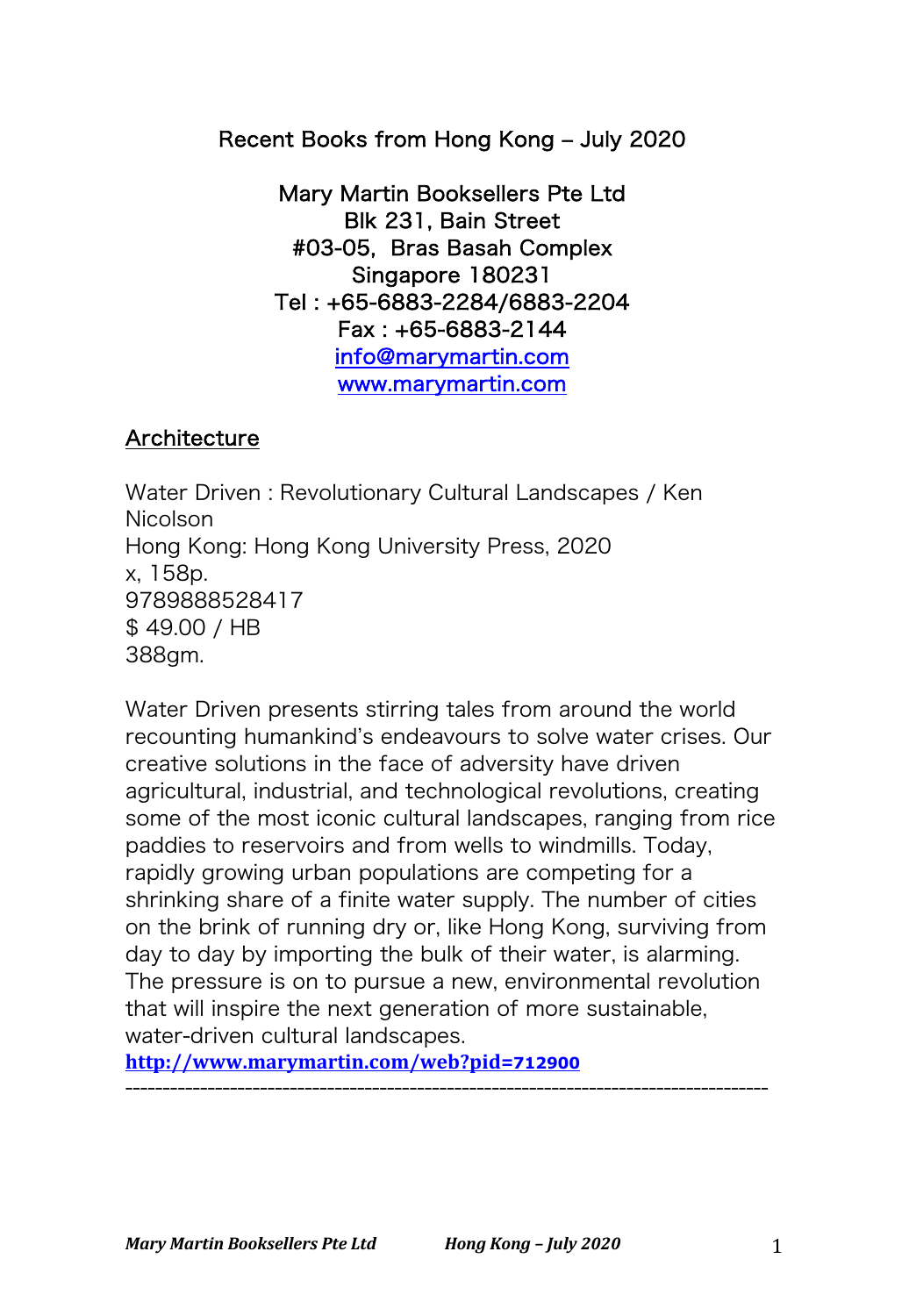# Art

Clouds of Ink Pools of Colour : Painting By Hou Beiren / (Curator) Dr. Kevin McLoughlin (Translators) Chris Song, Kikki Lam & Rae Hong Hong Kong: University Museum and Art Gallery, The University of Hong Kong, 2020 84p. English, Chinese 9789881902573 \$ 25.00 / PB 470gm.

"Clouds of Ink, Pools of Colour" is a comprehensive spread of Hou Beiren's landscape paintings in the splashed ink style. His painted panoramas are filled with playful and elegiac meditations on the theme of the Chinese landscape expressed in luminescent swirls of colour and cascades of ink, a theme to which he has returned numerous times over recent decades as he has sought to map out a new pictorial cartography. **http://www.marymartin.com/web?pid=712901**

-------------------------------------------------------------------------------------- The City of Flowers : Dezso Bozoky Canton Photographs / (Curator) Dr Florian Knothe (Translator) Steve Kane Hong Kong: University Museum and Art Gallery, The University of Hong Kong, 2020 104p. 9789887470700 \$ 21.00 / PB 412gm.

As a naval officer with the Austro-Hungarian Navy, Dezső Bozóky first departed Hong Kong for Canton in 1908, before travelling to Fujian, Shanghai and Beijing, where he documented the countryside and numerous cities along China's coast. The City of Flowers brings together Bozóky's diary excerpts and photographs from his travels through Canton and Guangdong province. All of the images presented here were digitised from Bozóky's hand-coloured glass slides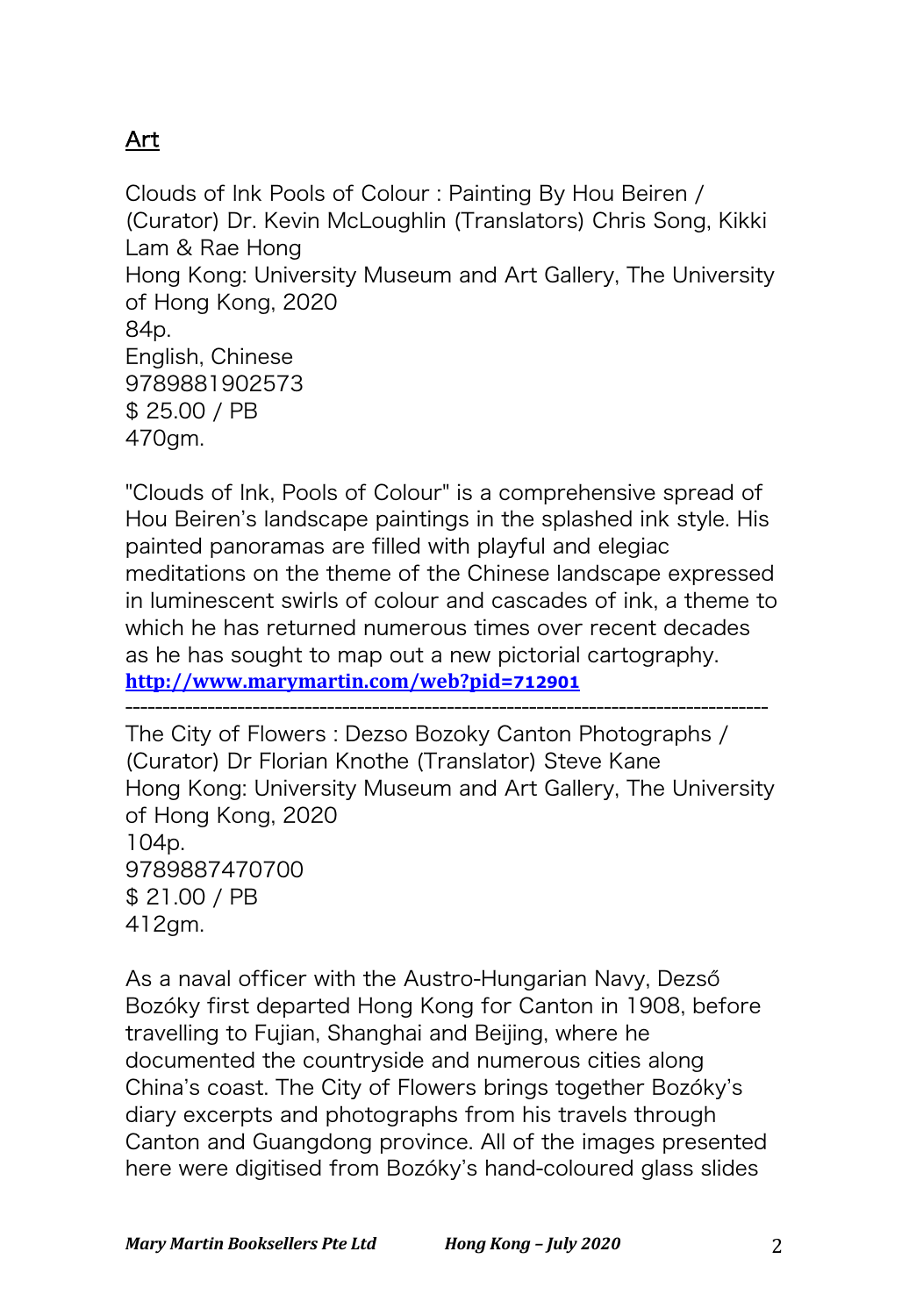which are held in the permanent collection of the Ferenc Hopp Museum of Asiatic Arts in Budapest.

Witness to the end of China's Imperial Era, Bozóky recorded his impressions from regions that were undergoing phenomenal socio-economic change. His interest in nature and architecture and, above all, the Qing dynasty street scenes and people he met along the way, continue to transmit the excitement and wonder of this early European traveler in a country and culture far from his own.

--------------------------------------------------------------------------------------

**http://www.marymartin.com/web?pid=712902**

Interlaced Journeys: Diaspora and the Contemporary in Southeast Asian Art / (Eds) Patrick D. Flores & Loredana Pazzini ‒ Paracciani Hong Kong: Osage Publications, 2020 182p. Includes Bibliography 9789887728146 \$ 90.00 / PB 416gm.

INTERLACED JOURNEYS| Diaspora and the Contemporary in Southeast Asian Art brings together the work of some of the most engaging art historians and curators from Southeast Asia and beyond that explores the notion of diaspora in contemporary visual culture. Regional attention on this particular condition of movement and resettlement has often been confined to sociological studies, while the place of diaspora in Southeast Asian contemporary art remains mostly unexplored. This is the first anthology to examine the subject from the complex perspective of artistic and curatorial practice as it attempts to propose multiple narratives of diaspora in relation to a range of articulations in the contemporary context.

---------------------------------------------------------------------------------------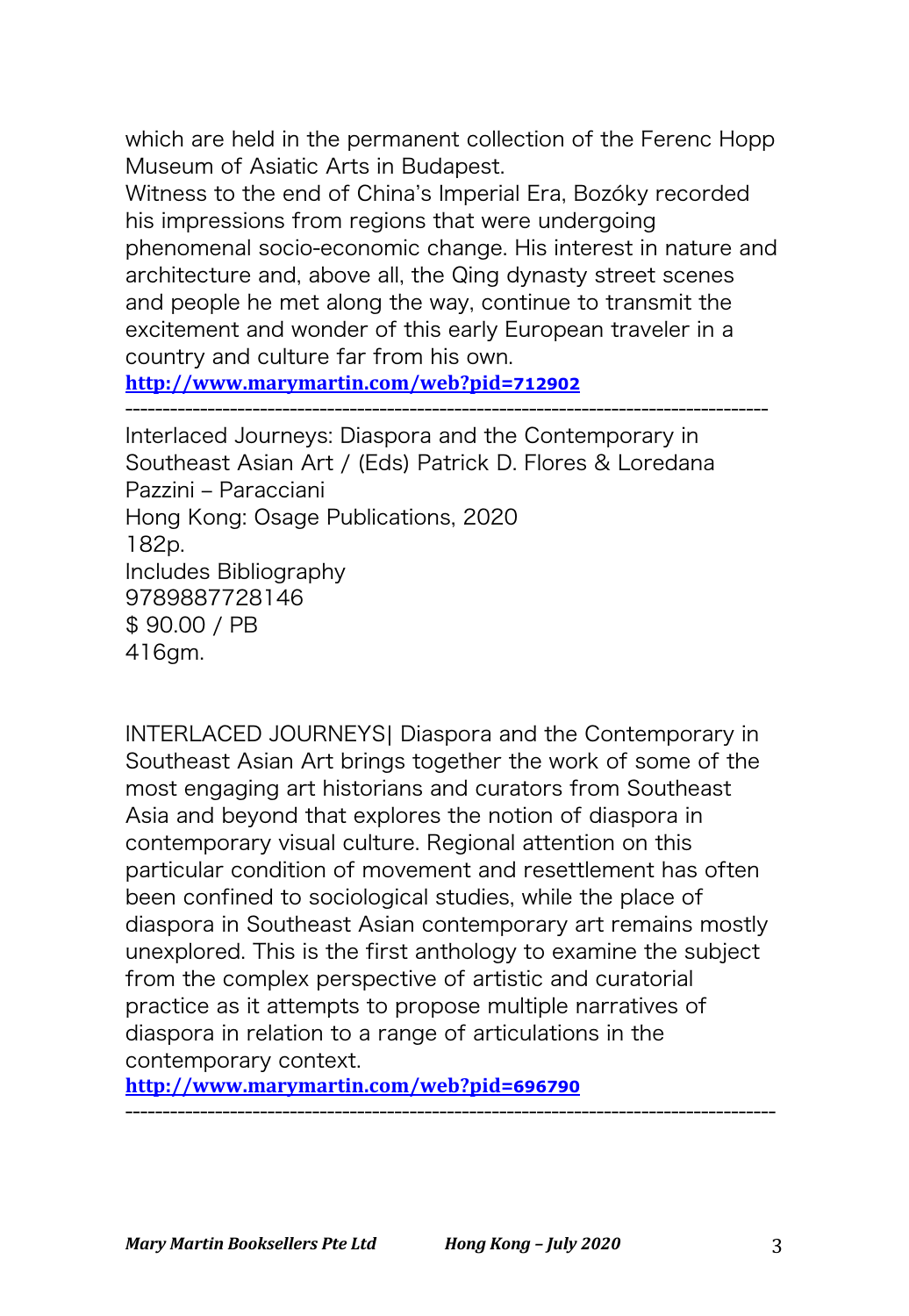Art in the  $21^{st}$  Century : Reflections and Provocations / (Author) Andrey Smirnov (et al.) (Eds) Siegfried Zielinski & Charles Merewether Hong Kong: Osage Publications, 2020 242p. 9789887728139 USD 75.00 / PB 388gm.

Art in the 21st century has both continued on and changed in ways that were unanticipated. There had emerged forms of advanced media technologies with antecedents in cinema and broadcasting that began to take pre-eminence. These new digital and telematic media opened up issues of production, reception and audience participation in radical, unexpected ways.

In January, 2019, the Osage Art Foundation brought together a small group of international scholars and artists for a daylong forum to discuss the significance of digital media. What resulted was the decision to call for a broad collection of short essays that would reflect on the impact of advanced media in the arts and humanities today.

This slim volume "Art in the 21st century: Reflections and Provocations" is that result, which focuses on the influence of new image technologies, including virtual reality (VR) and augmented reality (AR), in the arts. The 15 contributing authors, representing various fields of expertise, from art history and art criticism to literature, music, animation, photography, film, philosophy and media archaeology, introduce the history and interpretation of the subject with a view to their own particular field of expertise. Rather than attempt a survey of the topic, this publication aims to present some reflections and provocations on salient concerns about art in the 21st century to stimulate

discussions on art after the media have become superfluous and systemic for our advanced civilisations.

---------------------------------------------------------------------------------------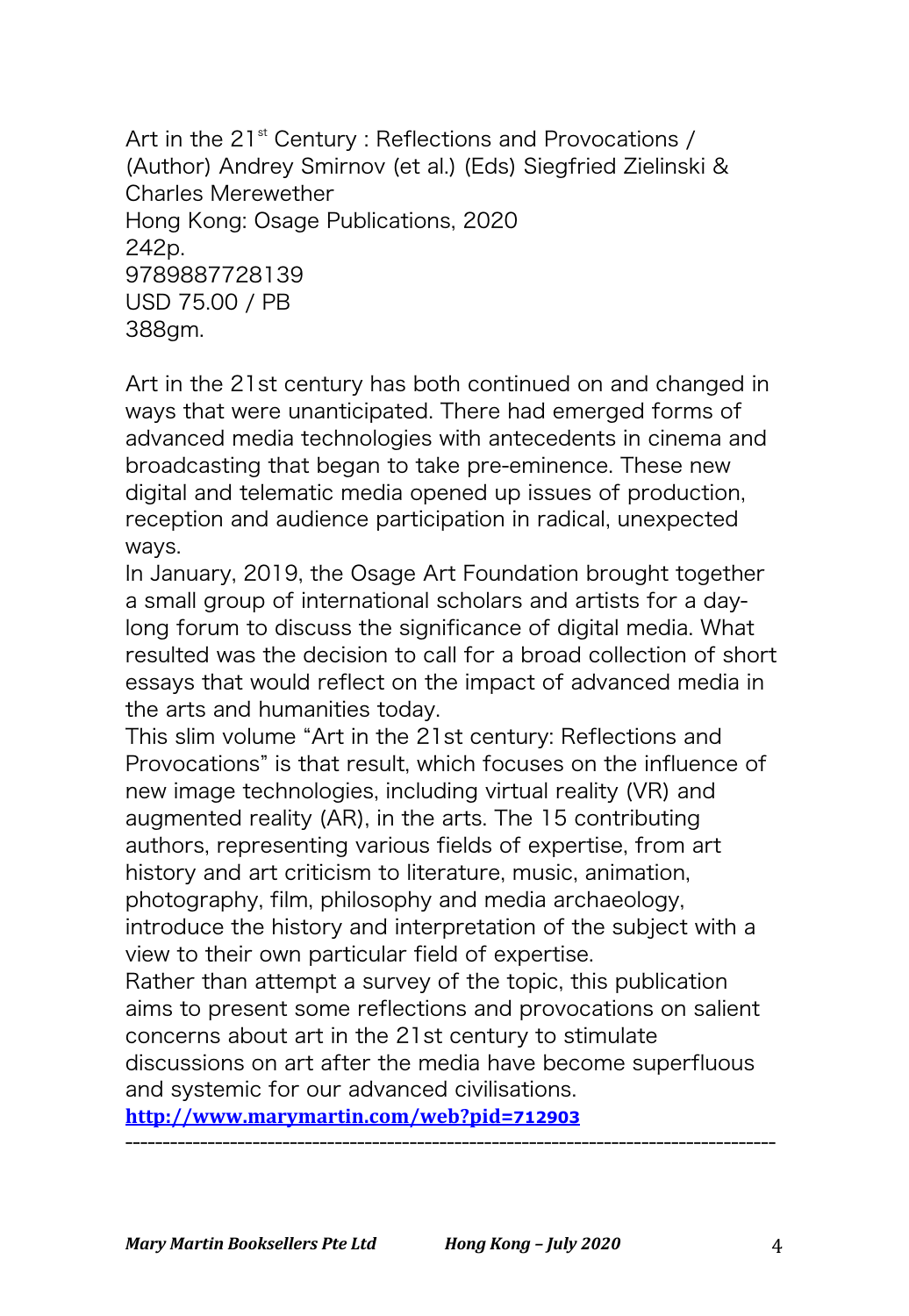Present Passing : South by Southeast / (Curator/Eds) Patrick D. Flores & Natasha Becker Hong Kong: Osage Publications, 2020 116p. 9789887728153 USD 75.00 / PB 198gm.

Present Passing: South by Southeast" presented by Osage Art Foundation, curated by Patrick D. Flores (Philippines) and Natasha Becker (USA), will bring together 16 artists in total - 5 from South Africa, 2 from the Caribbean, 7 from Asia/Southeast Asia and 2 from Hong Kong. "South by Southeast" is a part of Osage Art Foundation's "Regional Perspectives" platform that puts the production of art in Asia into a critical perspective in relation to other geographies; and "Present Passing" is an iteration of the "South by Southeast" framework that seeks to expand and deepen the imagination of Southeast Asia. It releases this region from commonplace assumptions about its scope and unburdens it from the legacies of the colonial theater and Cold War geopolitics. It thus offers coordinates through equivalent articulations of the Southeast elsewhere. The first exhibition of "South by Southeast" in 2015-2016 in Hong Kong and Guangzhou brought together Southeast Asia and Southeast Europe, dwelling mainly on the formation of subjectivity through image, memory, and material condition. As its next iteration, this exhibition sets its sights on the ties between Southeast Asia; the Caribbean, which is southeast of the hegemonic North American mainland; and South Africa, which links to Southeast Asia and the Caribbean through seafarers. This South by Southeast option leads us to revisit how we reflect on the place of region in the contemporary. It does not only broaden the sympathies of Southeast Asia, which is the main node of this network; it gestures towards a

theory of the global, the worldly, the hemispheric through not only the south but through the southeast: not the center twice, the better for it to slide across the scales and registers of the geopoetic spheres of exciting mingling.The show features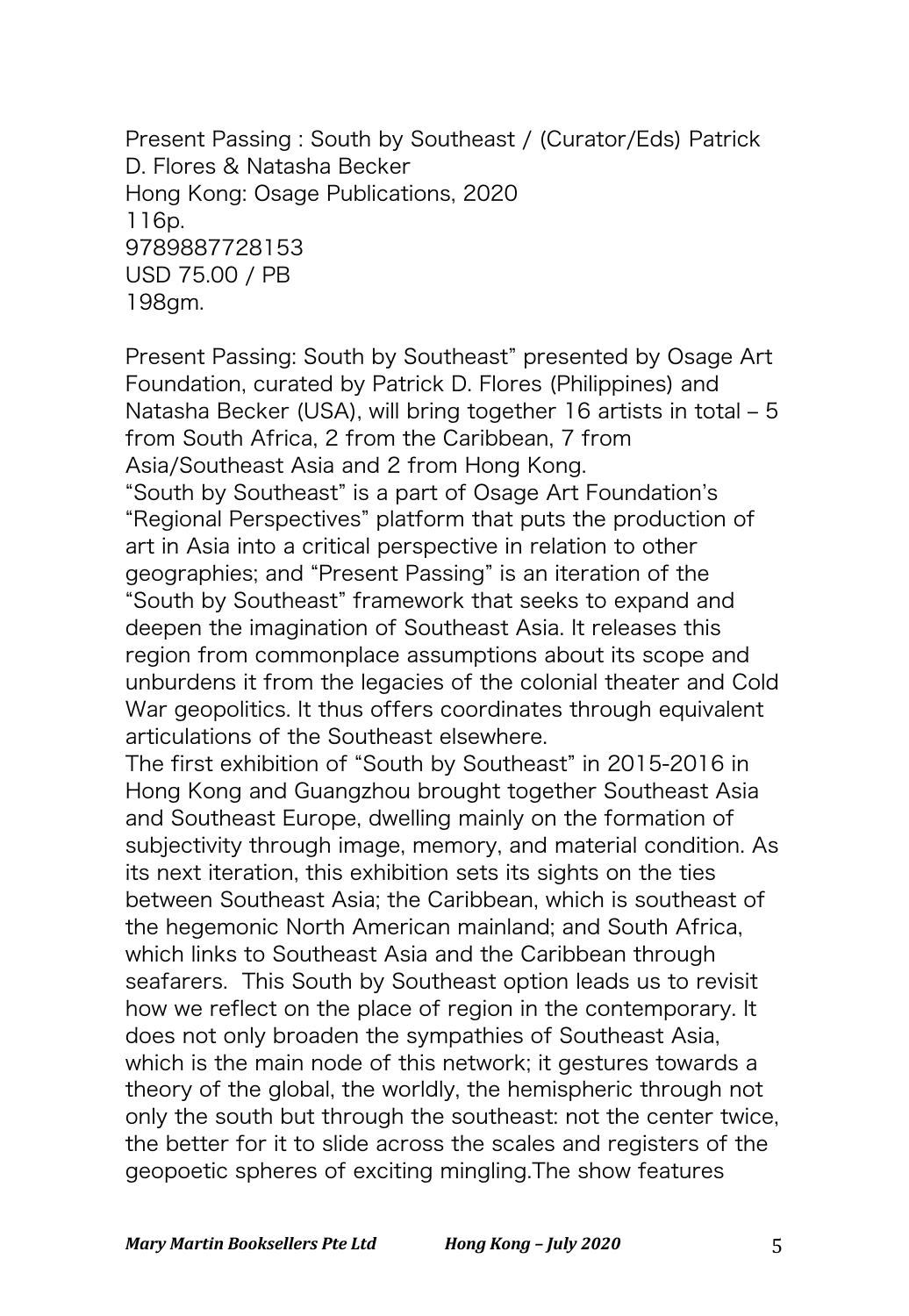sixteen artists whose work, spanning photography, sculpture, video, installation, painting and performance, investigates the nuances of this intersubjective space.

---------------------------------------------------------------------------------------

**http://www.marymartin.com/web?pid=701483**

Jeffrey Shaw : HKACT! Act 9 WYSIWYG : What You See is What You Get / (Author) Charles Merewether, Richard Allen & Siegfried Zielinski (Ed) Agnes Lin Hong Kong: Osage Publications, 2019 108p. 9789887728122 USD 75.00 / PB 182gm.

(Published as the catalogue to the exhibition HKACT! Act 9 WYSIWYG by Jeffrey Shaw held at Osage Hong Kong 12 Nov 2019 ‒ 12 Feb 2020)

WYSIWYG is the first solo exhibition of Jeffrey Shaw in Hong Kong. Exhibiting together in London in 1966, Jeffrey Shaw and Tjebbe van Tijen announced: This is NO THING. This is a SITUATION OF OPPORTUNITY. From that time onwards throughout his career, Shaw has focused his artistic research on creating situations of viewer engagement rather than on object making. His pioneering introduction of ʻinteractivity' into the language of contemporary art made personal discovery and the WYSIWYG experience the cornerstones of his philosophy of art's present and future operational value. This exhibition at Osage of works that Shaw and Agnes Lin (Osage) have selected draws upon over fifty years of his practice. Together, it provides a rare opportunity to experience an overview and insight into the core technical, aesthetic and conceptual themes that have preoccupied his creative research. These include public participation and interaction, expanded cinema and immersive visualization, the aesthetics of navigable representations and emergent narrative, new media and computational techniques and virtual and augmented reality. This practice has often involved the development of new types of optical/mechanical apparatus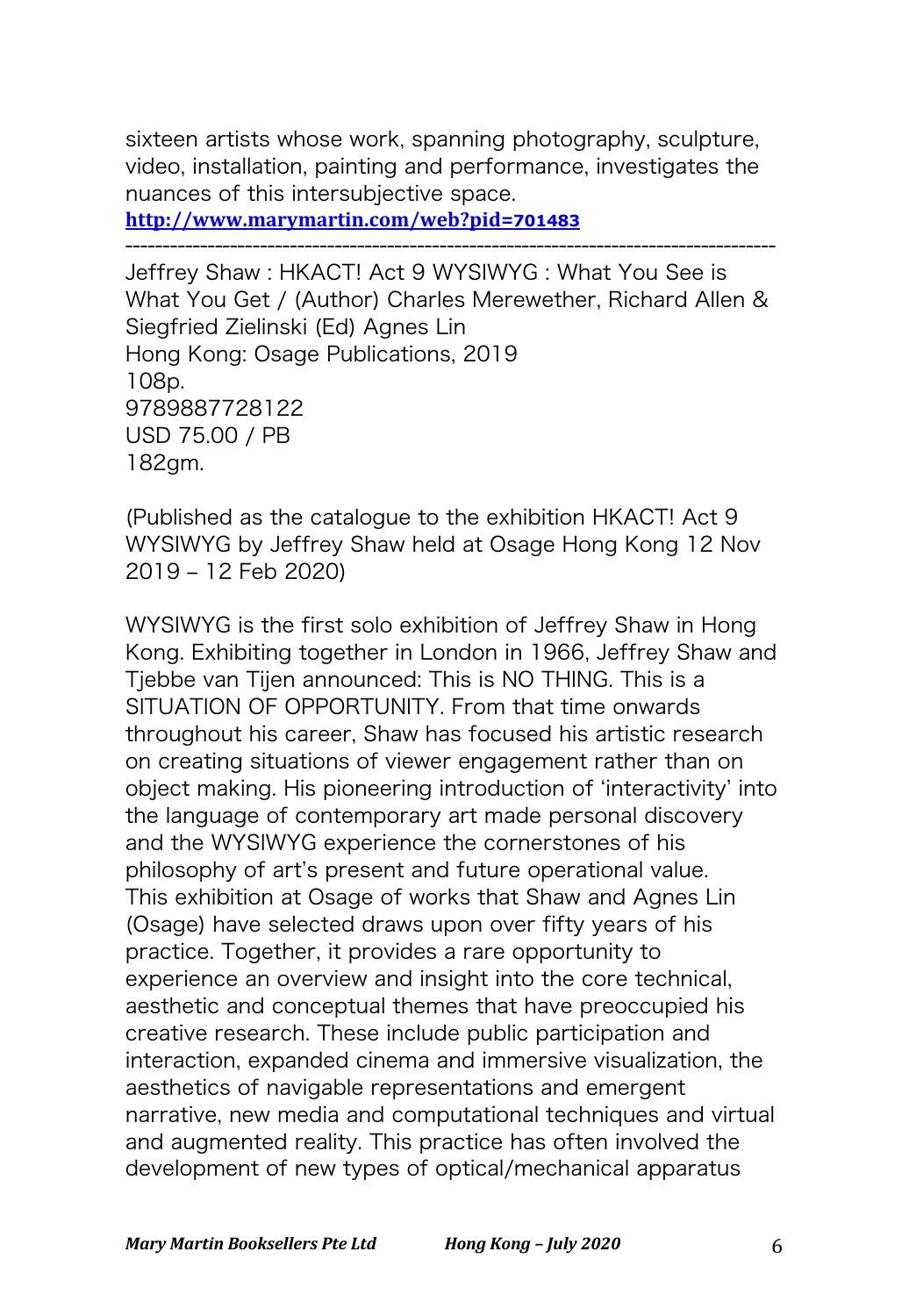which are both platforms for and expressions of the underlying aesthetic and conceptual aspirations in Shaw's work.

Shaw has led the revolution in art whereby spectators became principal actors in immersive spaces of representation along the borders of the virtual and the real. The Osage exhibition presents a juxtaposition of Shaw's most important recent works, reconfigurations of his landmark older works as well as some intriguing artifacts from his archive, thereby making it a fascinating exploratory journey for the audience moving from the past to the present and back again.

A distinctive aspect of Shaw's practice is his deep-going cooperation with other artists, writers, composers,

photographers and engineers. Shaw's practice is also linked to the history of his foundational institutional and academic achievements (APG London; Eventstructure Research Group Amsterdam; ZKM Karlsruhe; iCinema UNSW Australia; School of Creative Media City at the University Hong Kong) that have made his pioneering research, as well as curatorial activities, so influential on artists, scholars and students internationally. In Peter Weibel's words "… his works co-created, coconstructed the genre, gave it its initial contours. Without Shaw's output we would be unaware of the full range of electronic media art."

WYSIWYG presents milestone works that are hallmarks of Jeffrey Shaw's singular achievements in the avantgarde of contemporary media art. The computing acronym WYSIWYG what you see is what you get - was chosen by Shaw as the title for his solo exhibition because it invokes the experience gained from the viewer's action of interactively exploring his artworks. In this most fundamental aspect of Shaw's oeuvre, the exposition his art is determined by what happens in the course of an exchange, and what is seen and percieved is what is performed and elucidated by each individual viewer/interactor. So one can add this preface to WYSIWYG: WYDIWYS - what you do is what you see!

**http://www.marymartin.com/web?pid=712904** ---------------------------------------------------------------------------------------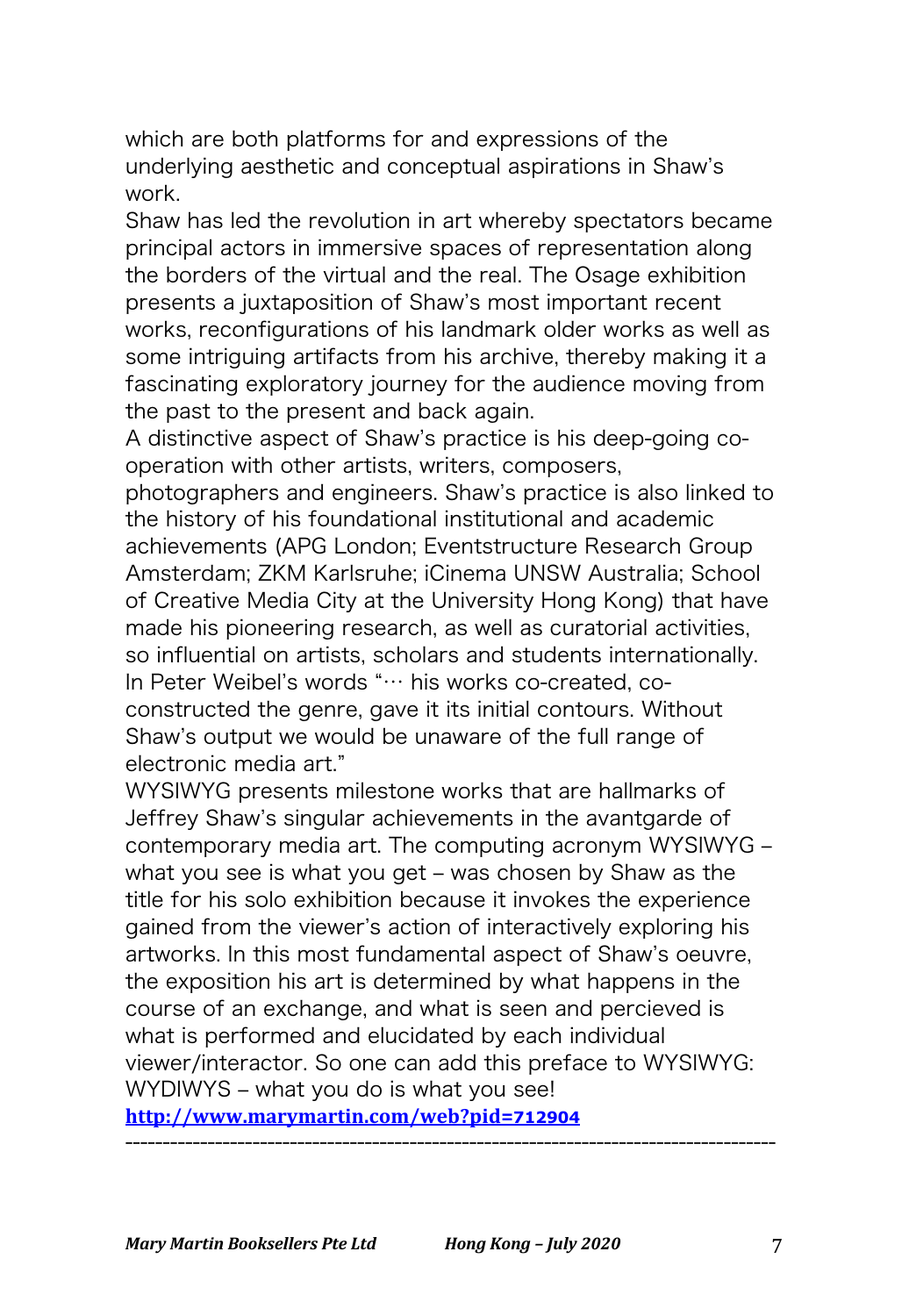The Sun Teaches That History Is Not Everything / Charles Merewether (Eds) Raphael Fonseca & Agnes Lin Hong Kong: Osage Publications, 2019 124p. 9789887728115 \$ 75.00 / PB 212gm.

(Published as the catalogue to the exhibition The Sun Teaches That History Is Not Everything held at Osage Hong Kong 26 March  $-6$  May 2018)

This exhibition brings together 26 artists – 14 from South America and Mexico, 8 from Southeast Asia and 4 from Hong Kong and Macau and generate new perspectives around contemporary art. The exhibition seeks to find a dialogue between Southeast Asia, South and Central America and Mexico. Curator Raphael Fonseca looked for artists with an interest in a critical articulation between the past and the present. He says, "All of the artists in this project are interested in raising questions about the relations between the historical past and the present. How can the past affect the present and how can contemporary art practice transform historical documents in very different kinds of narratives? What are the relations between macro and micro history?" "The artists here have interests in important topics like immigration and refuge, the relation between documents and historical truth, the borders between historical and fictional writings and the tension between national histories and familial anecdotes."

The title of the exhibition is based on a quote from "Betwixt and Between" by the Nobel Prize winning writer Albert Camus. Recalling the difficulties of his early life in Algeria Camus wrote "I was placed halfway between the misery and the sun. Misery kept me from believing that all was well under the sun, and the sun taught me that history isn't everything."

---------------------------------------------------------------------------------------

**http://www.marymartin.com/web?pid=712905**

## Atlases/Maps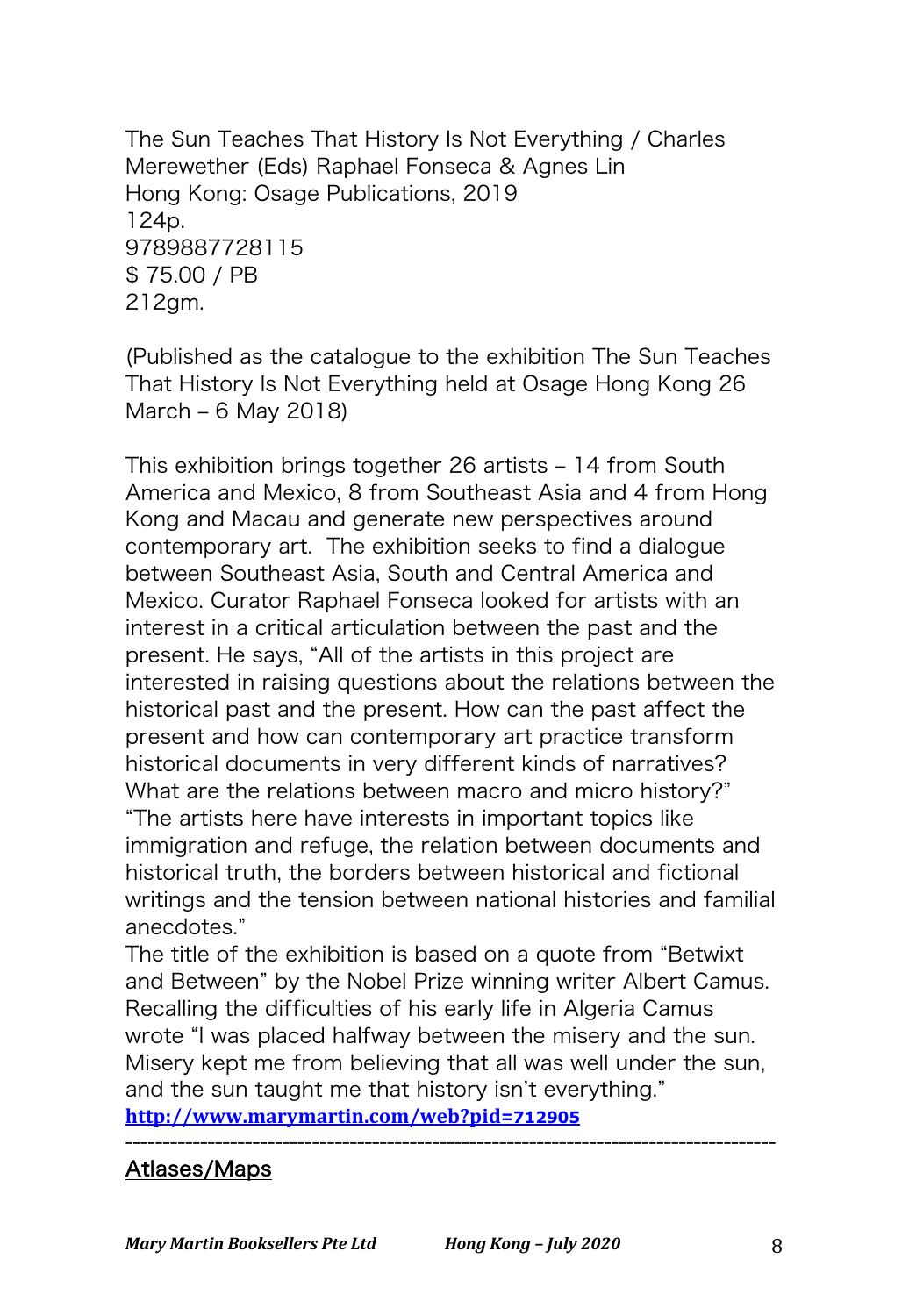Hong Kong Guide : Gazetteer of Street and Place Names 2020 : Milestones in Survey and Mapping Hong Kong: Survey & Mapping Office, Lands Department, The Government of the Hong Kong Special Administrative Region, 2020 434p. ; 271x188x18mm. English, Chinese 9789625673516 \$ 40.00 / PB 862gm.

The new 432-page "Hong Kong Guide" provides detailed maps of Hong Kong with indexes for streets, places and villages, estates and buildings, schools, public services, and leisure and cultural facilities, as well as information on public transportation. The "streets" and "places and villages" indexes

can serve as gazetteers for names of streets and geographical places in Hong Kong.

With the theme "Milestones in Survey and Mapping", the "Hong Kong Guide" 2020 reviews the development of survey and mapping technologies and map products in Hong Kong over the past half-century, and showcases the upcoming survey and mapping services.

**http://www.marymartin.com/web?pid=712846**

## Cinema Studies

Legacies of the Drunken Master : Politics of the Body in Hong Kong Kung Fu Comedy Films / Luke White (Series Ed) Allison Alexy

--------------------------------------------------------------------------------------

Honolulu, Hawaii, USA: University of Hawaii Press, 2020 xii, 242p. ; 26 b&w illustrations.

Includes Index ; Bibliography

9780824881573

1. Martial arts film – China – Hong Kong – History and criticism.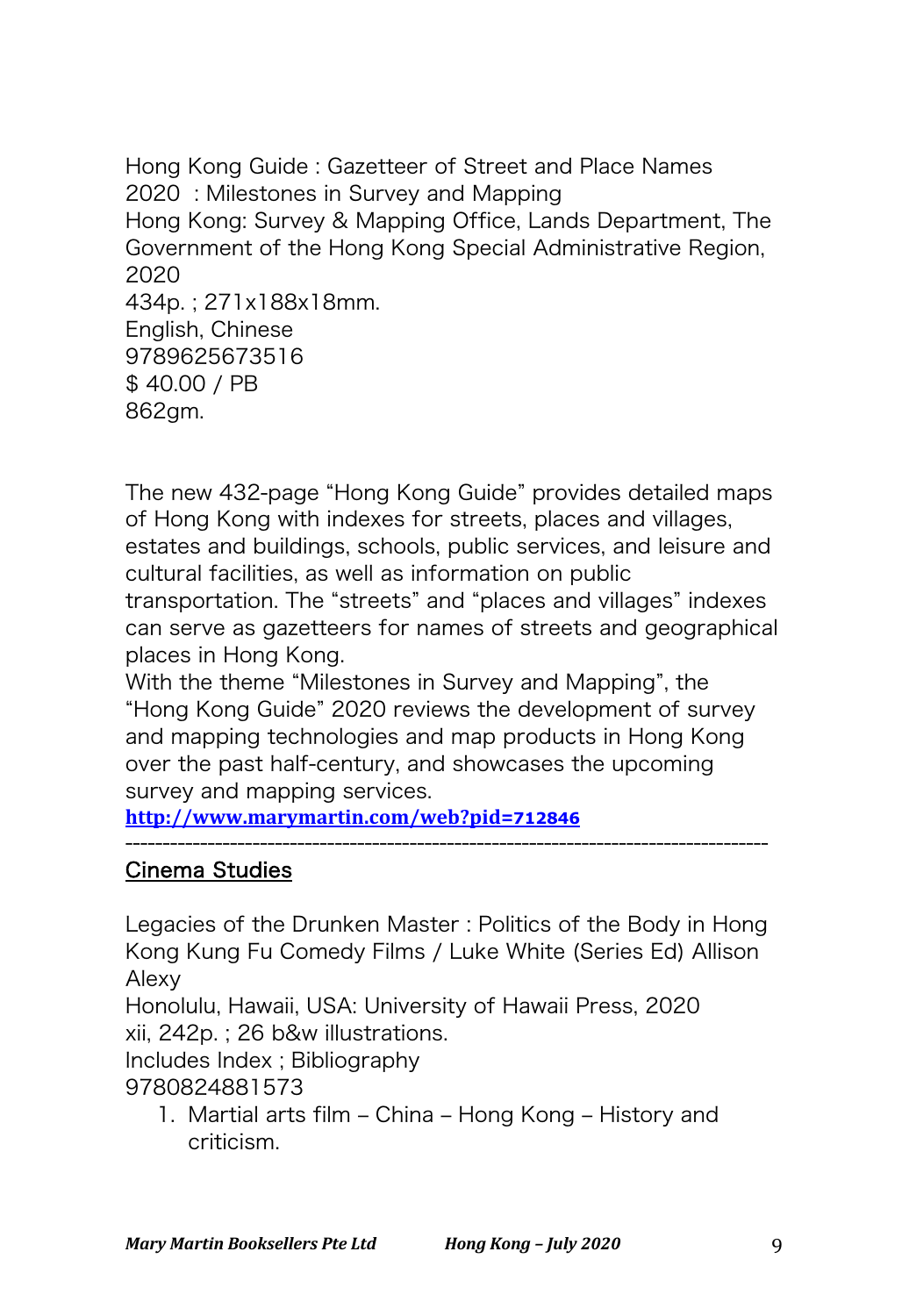- 2. Comedy films China Hong Kong History and criticism.
- 3. Human body in motion pictures.
- 4. Violence in motion pictures.
- 5. Masculinity in motion pictures.
- \$ 68.00 / HB
- 510gm.

In 1978 the films *Snake in the Eagle's Shadow* and *Drunken* Master, both starring a young Jackie Chan, caused a stir in the Hong Kong cinema industry and changed the landscape of martial arts cinema. Mixing virtuoso displays of acrobatic kung fu with knockabout humor to huge box office success, they broke the mold of the tragic and heroic martial arts film and sparked not only a wave of imitations, but also a much longer trend for kung fu comedies that continues to the present day. Legacies of the Drunken Master-the first book-length analysis of kung fu comedy—interrogates the politics of the films and their representations of the performing body. It draws on an interdisciplinary engagement with popular culture and an interrogation of the critical literature on Hong Kong and martial arts cinema to offer original readings of key films. These readings pursue the genre in terms of its carnival aesthetic, the utopias of the body it envisions, its highly stylized depictions of violence, its images of masculinity, and the registers of its "hysterical" laughter.

The book's analyses are carried out amidst kung fu comedy's shifting historical contexts, including the aftermath of the 1960s radical youth movements, the rapidly globalizing colonial enclave of Hong Kong and the emerging consciousness of its 1997 handover to China, and the transnationalization of cinema audiences. It argues that through kung fu comedy's images of the body, the genre articulated in complex and often contradictory ways political realities relevant to late twentieth-century Hong Kong and the wider conditions of globalized capitalism. The kung fu comedy entwines us in a popular cultural history that stretches into the folk past and forward into utopian and dystopian possibilities.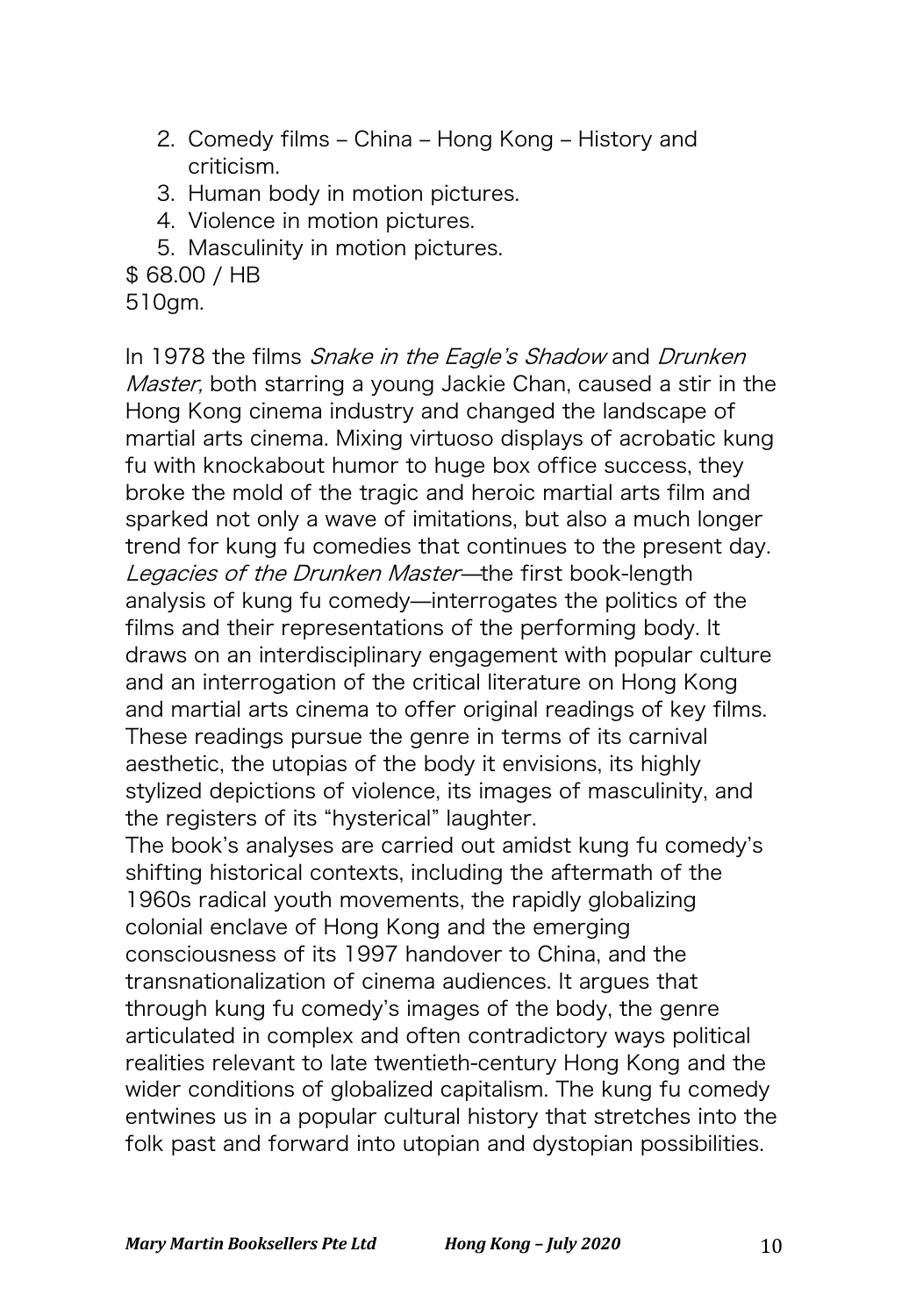Theoretically rich and critical, Legacies of the Drunken Master aims to be at the forefront of scholarship on martial arts cinema. It also addresses readers with a broader interest in Hong Kong culture and politics during the 1970s and 1980s, postcolonialism in East Asia, and action and comedy films in a global context̶as well as those fascinated with the performing body in the martial arts. **http://www.marymartin.com/web?pid=701731**

#### --------------------------------------------------------------------------------------- History

A History of Cultic Image in China : The Domestic Statutory of Hunan / Alain Arrault (Translator) Lin Verchery Hong Kong: The Chinese University of Hong Kong, 2020 x, 190p. Includes Index ; Bibliography 9789882371057 \$ 60.00 / HB 814gm.

In what period did objects of worship appear in China? Could there be a possible convergence between written testimonies and archaeological remains? How was the production of icons understood, especially in light of its eventual condemnation in iconoclastic discourse? This history of cultic images designed for religious worship in China remains to be written. The statue collections over the course of 16th to 20th centuries in central Hunan of southern China will give us insight into the local artistic tradition of statue-making, and the dynamics of multifarious religious practices consisting of a hybrid of Buddhism, Daoism, Confucian, Shamanism, and so forth. The documents contained inside these effigies, as well as the inscriptions found on the statues themselves, provide first-hand information that has not been filtered down through theological or philosophical discourses. Moreover, this art of domestic statuary – which is found far from palaces, large temples, monasteries, and painted or sculpted grottoes – is, indeed, still alive.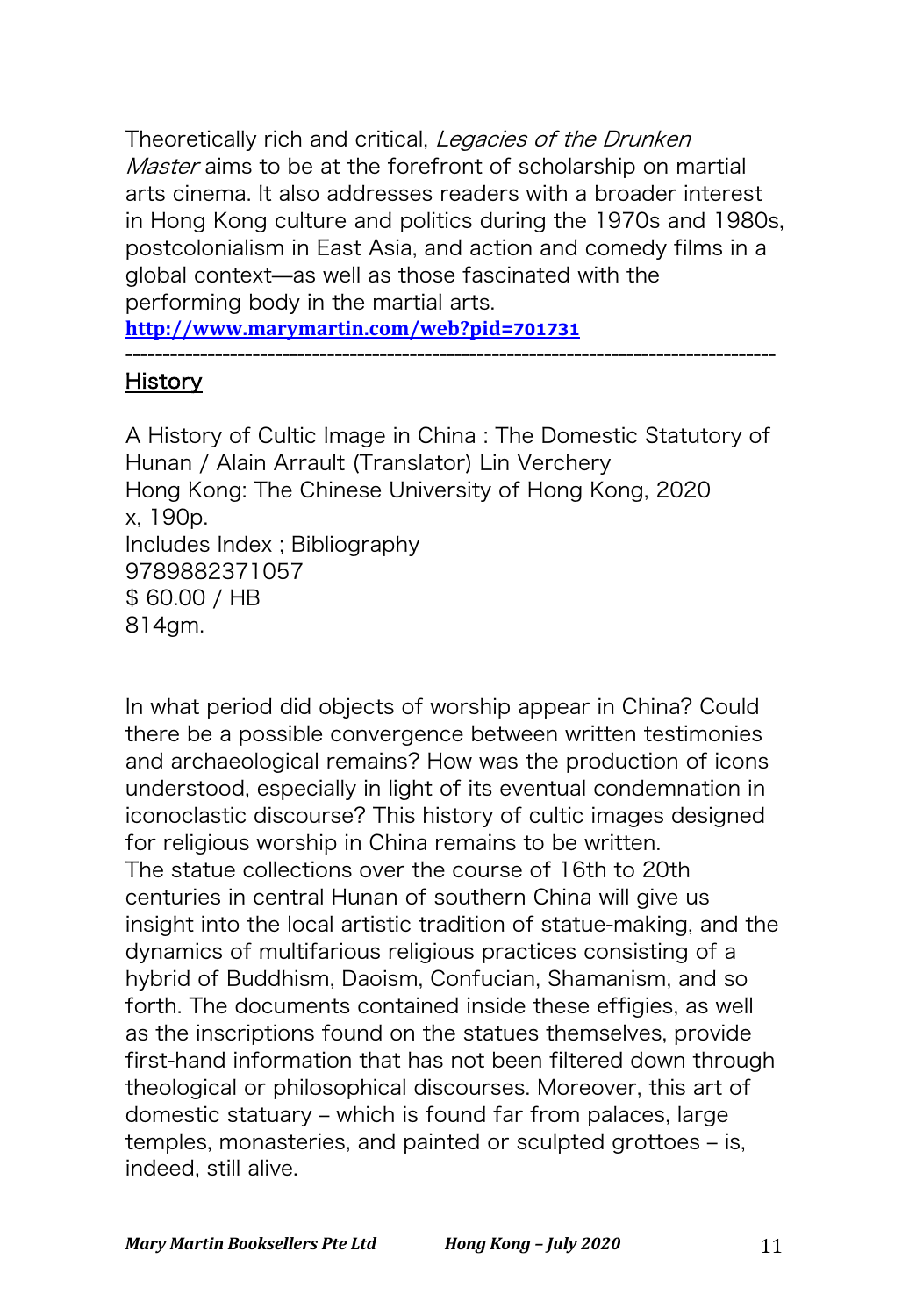#### **http://www.marymartin.com/web?pid=618148**

--------------------------------------------------------------------------------------

Chinese Diaspora Charity and the Cantonese Pacific 1850- 1949 / (Eds) John Fitzgerald & Hon-Ming Yip (Series Eds) Henry Yu & Elizabeth San Hong Kong: Hong Kong University Press, 2020 viii, 228p. Includes Index 9789888528264 Crossing Seas Series \$ 71.00 / HB 612gm.

Chinese Diaspora Charity and the Cantonese Pacific, 1850-1949 sheds new light on the history of charity among Chinese overseas and its place in the history of charity in China and in the wider history of global philanthropy. It finds that diaspora charity, besides serving traditional functions of helping the sick and destitute and supporting development in China, helped to build trust among dispersed hometown networks while challenging color boundaries in host societies by contributing to wider social causes. The book shows that charitable activities among the "Gold Rush" communities of the Pacific rim̶a loosely integrated émigré network from Guangdong Province perhaps better known for its business acumen and hard work among English-speaking settler societies in North America and Australasia-also led the way with social innovations that helped to shape modern charity in China.

Fitzgerald and Yip's volume demonstrates that charity lay at the heart of community life among Chinese communities overseas. From remittances accompanying letters to contributions to benevolent organizations, emigrants transferred funds in many different ways to meet urgent requirements such as disaster relief while also contributing to long-term initiatives like building schools or hospitals. By drawing attention to diaspora contributions to their host societies, the contributors correct a common misunderstanding of the historical Chinese diaspora which is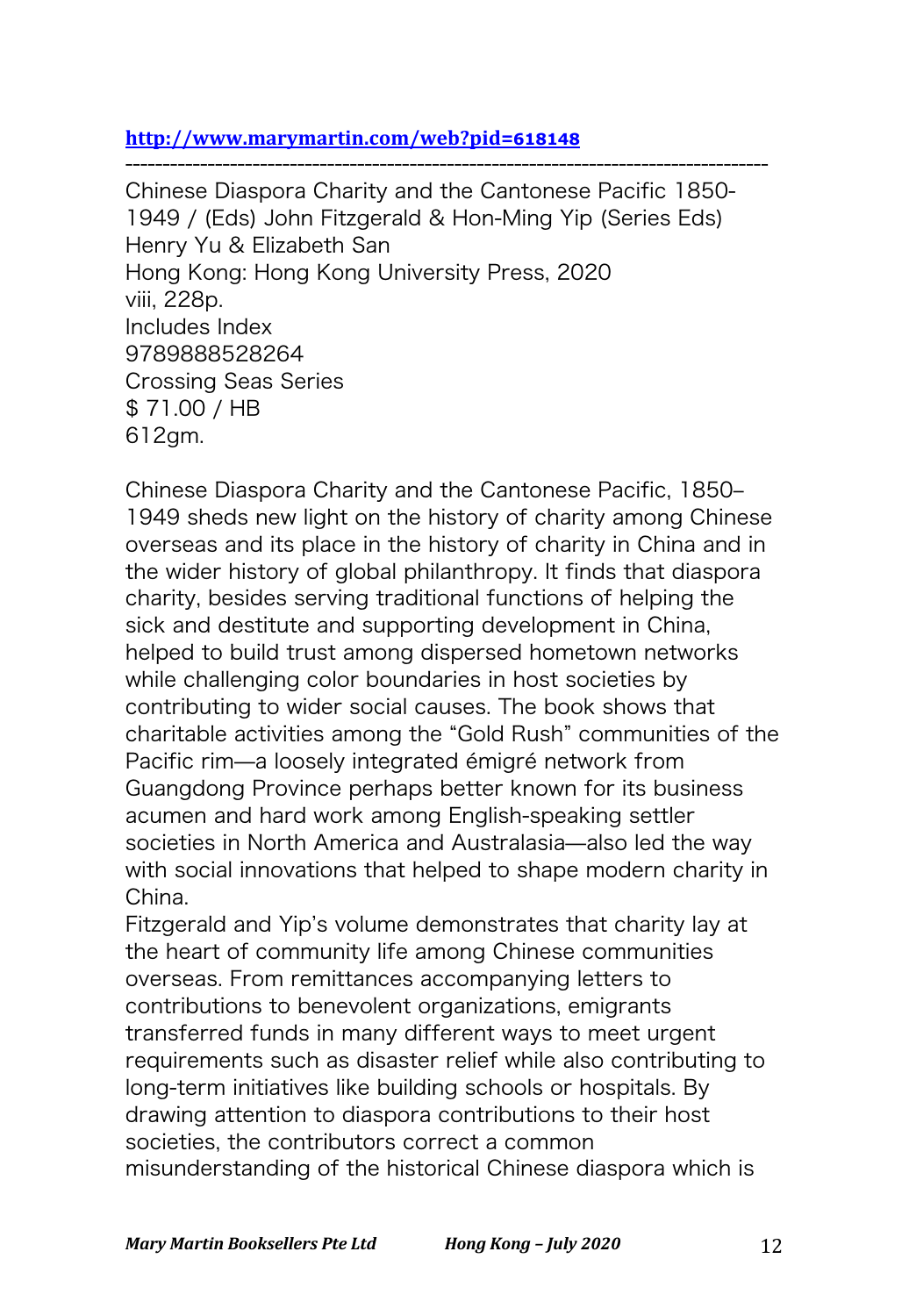often perceived by host communities as self-interested or disengaged. This important study also reappraises the value of charitable donations in the maintenance of networks, an essential feature of diaspora life across the Cantonese Pacific. **http://www.marymartin.com/web?pid=712906**

--------------------------------------------------------------------------------------

Promoting All-Round Education for Girls : A History of Heep Yunn School, Hong Kong / Patricia P. K. Chiu Hong Kong: Hong Kong University Press, 2020 xviii, 242p. Includes Index ; Bibliography 9789888528387 \$ 51.00 / HB 676gm.

Promoting All-Round Education for Girls presents the history of Heep Yunn School, one of the oldest girls' schools in Hong Kong. Amalgamated from two British mission schools founded in the 1880s for destitute girls and daughters of Christian parents, and renamed Heep Yunn School in 1936, the institution has witnessed and responded to the dramatic changes of Hong Kong over the years. By the time of the outbreak of the Second World War, Heep Yunn had expanded to offer a full Chinese middle school course for girls based upon Christian principles of all-round education. The school expanded rapidly after the war and became a bilingual institution to meet the demand for English language education. Eventually English would become the primary medium of instruction soon after the introduction of nine-year universal education in 1978. Heep Yunn strives to provide a full-fledged all-round education in the midst of political and education reforms. The school opted to switch its status from a government-aided school to a direct subsidy scheme school in the early 2010s so as to retain a larger degree of autonomy. This history of Heep Yunn School documents the concerted efforts of the school council, staff, students, alumnae, and parents to achieve the evolving visions of Christian education for girls as Hong Kong grew from a colonial trading port to a global financial centre in the twenty-first century.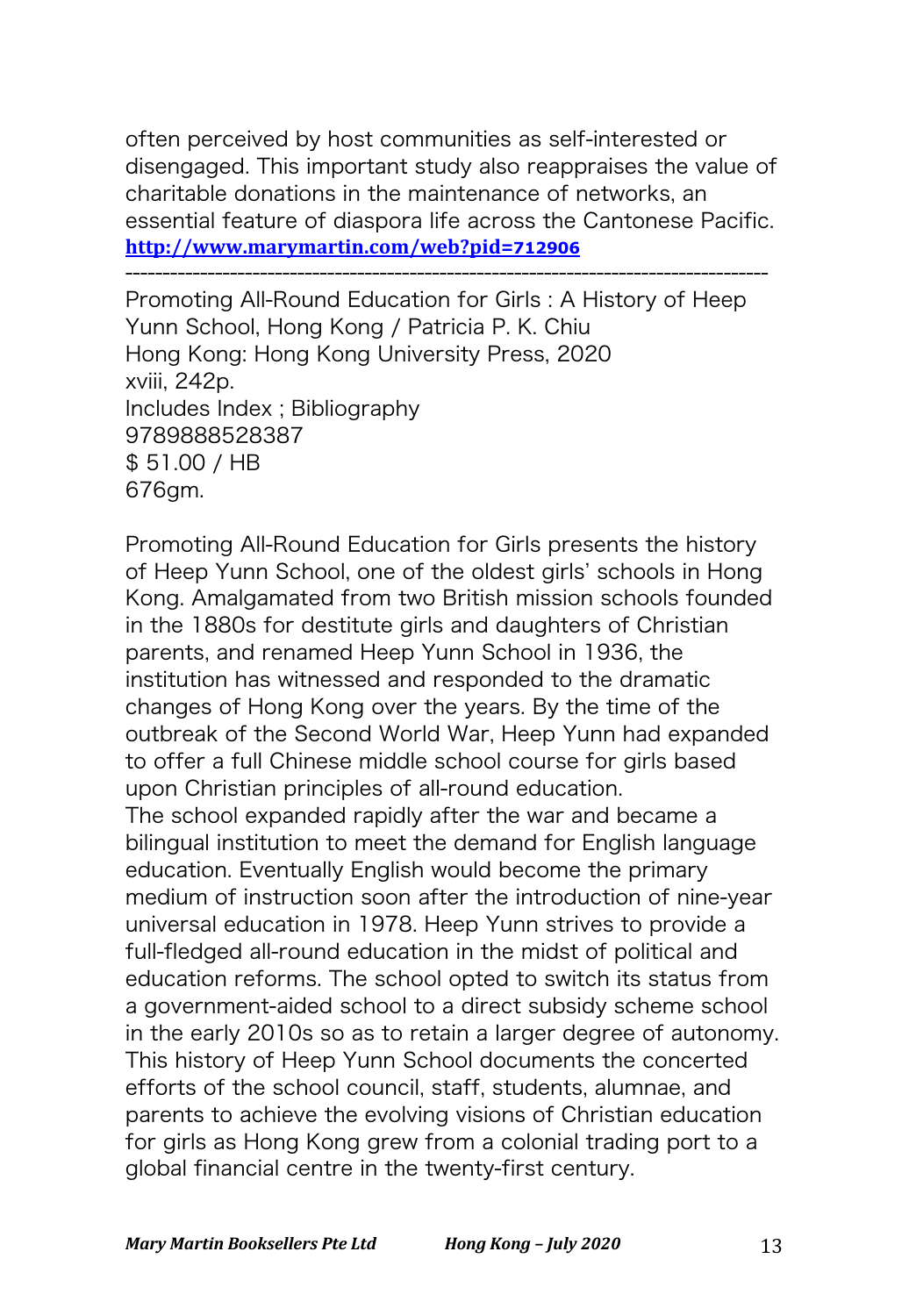#### **http://www.marymartin.com/web?pid=712907**

--------------------------------------------------------------------------------------

Whampoa and the Canton Trade : Life and Death in Chinese Port, 1700-1842 / Paul A. Van Dyke Hong Kong: Hong Kong University Press, 2020 xxii, 306p. Includes Index ; Bibliography 9789888528356 \$ 67.00 / HB 600gm.

Paul A. Van Dyke's new book, Whampoa and the Canton Trade: Life and Death in a Chinese Port, 1700-1842, authoritatively corrects misconceptions about how the Qing government treated foreigners when it controlled all trade in the Guangzhou port. Van Dyke reappraises the role of Whampoa in the system̶a port twenty kilometres away from Guangzhou̶and reassesses the government's attitude towards foreigners, which was much more accommodating than previous research suggested. In fact, Van Dyke shows that foreigners were not bound by local laws and were given freedom of movement around Whampoa and Canton to the extent that they were treated with leniency even when found in off-limit places.

Whampoa and the Canton Trade recounts the lives of seamen who travelled half-way around the globe at great risk and lived through a historic period that would become the framework for subsequent encounters between China and the rest of the world. Were it not for the exchanges between the major powers and the Qing empire, the world̶as we know it̶would be a rather different place. Hence, Van Dyke's command of data mining shows that Whampoa was a key pillar in the Canton System and, thus, in the making of the modern world economy.

--------------------------------------------------------------------------------------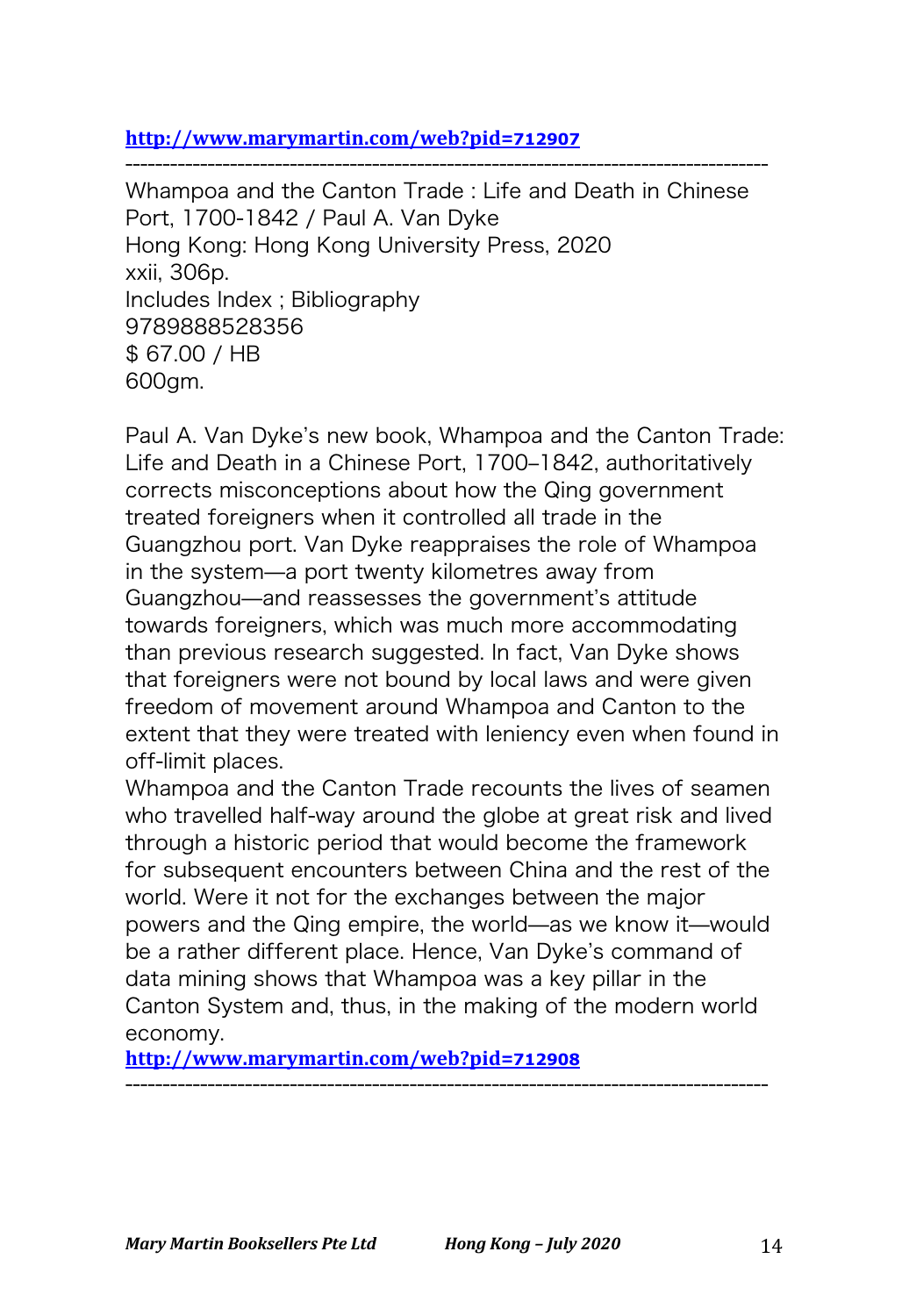## **Literature**

Reading Du Fu : Nine Views / (Ed) Xiaofei Tian Hong Kong: Hong Kong University Press, 2020 viii, 184p. Includes Index English, Chinese 9789888528448 \$ 45.00 / HB 548gm.

This is the first collection of essays in English, contributed by well-known experts of Chinese literature as well as scholars of a younger generation, dedicated to the poetry of Du Fu, commonly regarded as the greatest Chinese poet. These essays are engaged in historically nuanced close reading of Du Fu's poems, both canonical and less known, from new angles and in various contexts, and discuss a series of critical issues, including the local and the imperial; the body politic and the individual body; poetry and geography; perspectives on the complicated relation of religion and literature; materiality and contemporary reception of Du Fu; poetry and visual art; and tradition and modernity.

Many of the poems discussed in this book were written in the backwater town of Kuizhou, far from Du Fu's earlier residence in the capital city Chang'an, at a time when the Tang dynasty was going through devastating social and political disturbances. The authors contend that Du Fu's isolation from the elite literary establishments allowed him to become a pioneer who introduced a new order to the Chinese poetic discourse. However, his attention to details in everyday reality, his preoccupation with domestic life and the larger issues embroiled in it, his humor, and his ability to surprise tend to be obscured by the clichéd image of the "poet sage" and "poet historian"̶an image this collection of essays successfully complicates.

--------------------------------------------------------------------------------------